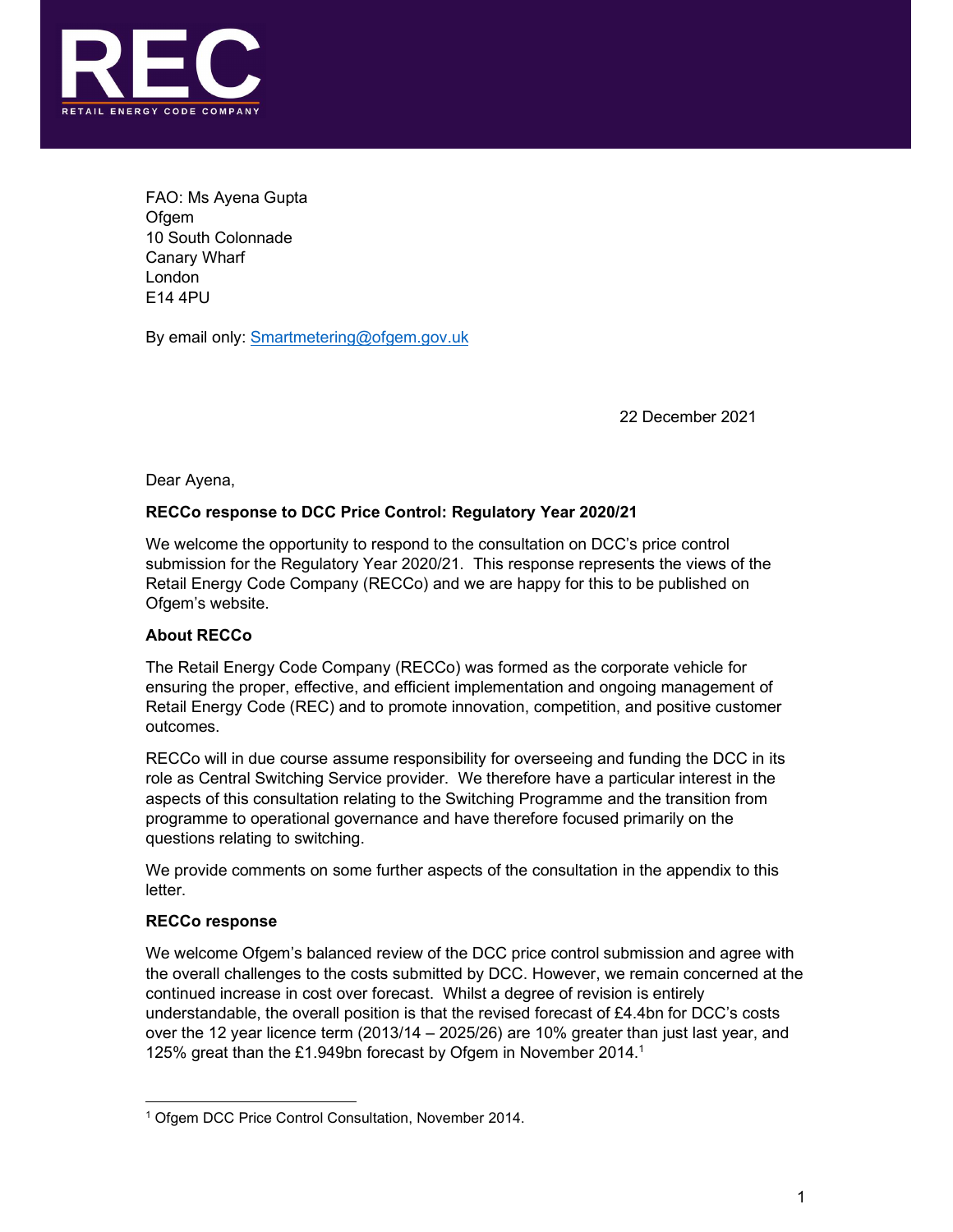

Although RECCo has not thus far been exposed to any of these costs, we are concerned to ensure that this trend does not continue once we assume responsibility for the CSS operational costs from April 2023. More generally, we question whether this level of cost represents good value for consumers.

### Switching Programme

We expect the Central Switching Service to go-live Summer 2022 and for Ofgem to exit the Switching Programme shortly afterwards, with governance transferring to the REC pursuant to the DCC licence and in accordance with the REC version 3.0 provisions to be introduced by Ofgem through the Significant Code Review process. We will assume responsibility for CSS operational costs from 1 April 2023, with the costs of any future change to the CSS being assessed and determined through REC change management procedures. It is in this context that we focus primarily on the following consultation question:

### Question 14: What are your views on our proposed position on DCC's costs associated with the Switching Programme?

We note that Ofgem are minded to accept DCC's costs associated with the Switching Programme in 2020/21 as being economic and efficient, but to disallow DCC's forecast costs of £7.053m for 2023/24 due to DCC having provided no justification for them. We agree with the disallowance, but would welcome confirmation that DCC will not be allowed to seek any Switching Programme costs for financial years beyond the end of that programme.

We anticipate that that the programme will not close immediately upon CSS go-live and will extend for a period of post-implementation hyper-care. Prior to transition and as far as practicable, we would be keen to ensure that all programme-related activities have been completed. This should include any immediate changes and/or post-implementation fixes that may be required to address previously unforeseen problems that arise in initial live operations. All costs relating to such remedial activities should appropriately be considered programme costs and recovered through existing mechanisms.

In effect the REC should assume responsibility for governing a fully-functioning CSS that is operating in a steady state, with REC parties bearing only the operational costs and those of any change which are a genuine enhancement to the service and duly approved through REC governance.

## Question 15: What are your views on our assessment of Delivery Milestone 2 and Delivery Milestone 3 of the Switching Programme?

To the extent that Ofgem is satisfied that the DCC has met the relevant delivery milestones of the Design, Build and Test phase, then we that it would be appropriate for DCC to retain that the margin that would have been at risk should it have failed to meet those requirements.

## Closing remarks

DCCs key function is to manage large contracts with several service providers. We believe there is room for improvement in this regard. RECCo note the thorough review of DCCs price control submission and the challenges that have been highlighted. However, we are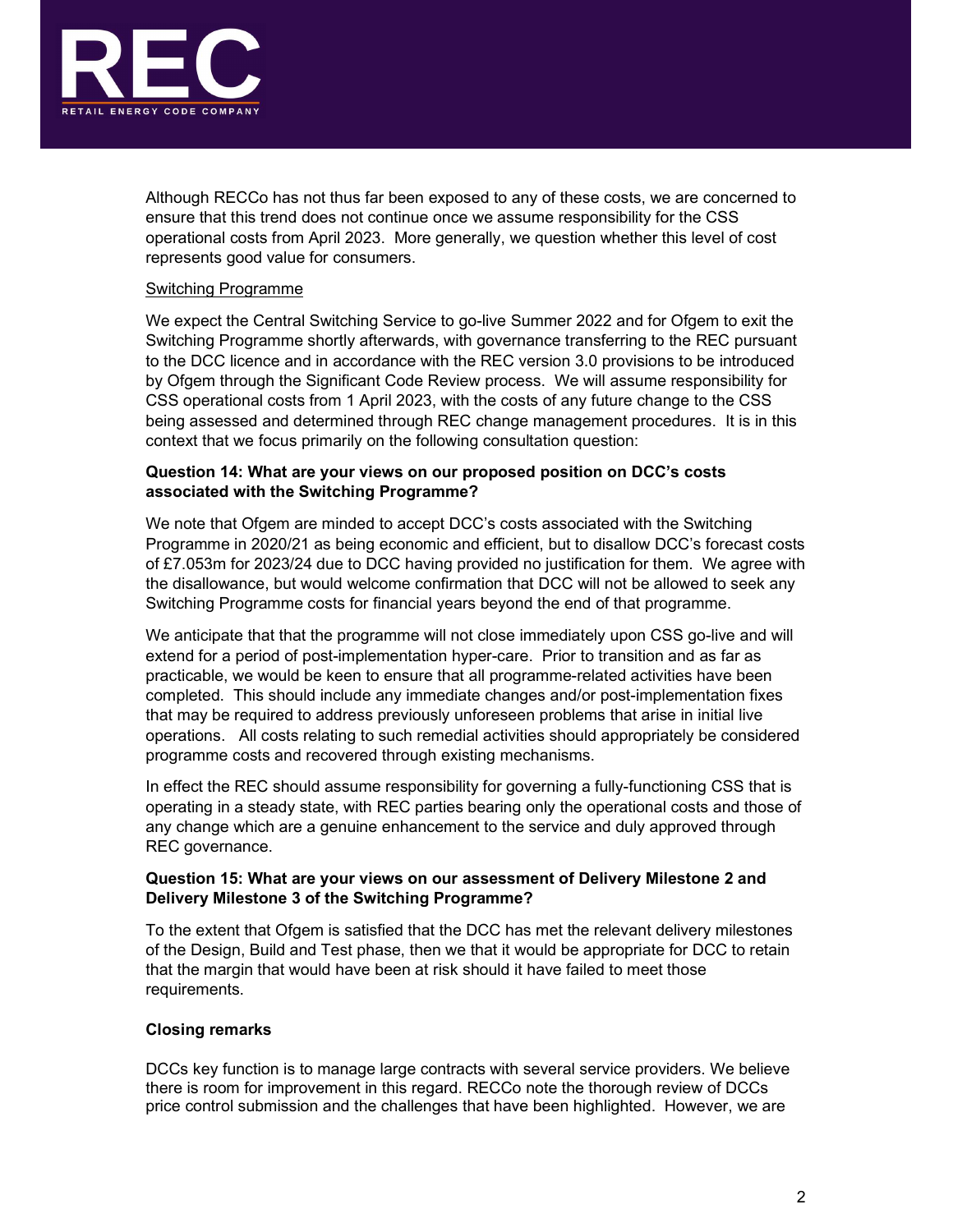

concerned that this ex-post approach will not be effective and may not be proportionate once the CSS is operational.

While some of the issues regarding DCC's management of service providers may also apply to its operation of the CSS, we must be able to provide greater certainty to REC Parties and wider stakeholders. We will expect thorough and accurate assessments of the cost and timing of change delivery to inform decision-making on those changes, and for those assessments to be carried out on a timely and efficient basis. To do otherwise will damage confidence and may stymie innovation in the retail sector at a time when it is crucial to meeting the challenge of net-zero and regaining consumer trust in the market.

Through constructive discussions with DCC we have made good progress on a mutually agreeable budget-setting process and look forward to working with DCC, Ofgem and other interested parties to ensure that the change and associated cost is managed in manner that facilitates the achievement of our REC objectives. We will be supported in this by the REC Code Manager, including technical services and the application of effective performance assurance, but may also be dependent upon the availability of necessary data and complementary provisions within the forward DCC price control. We therefore look forward to Ofgem's continuing support on these matters.

If you have any queries, please contact me at:  $info@retailenergycode.co.uk$  in the first instance.

Yours sincerely,

Jon Dixon

Director, Strategy and Development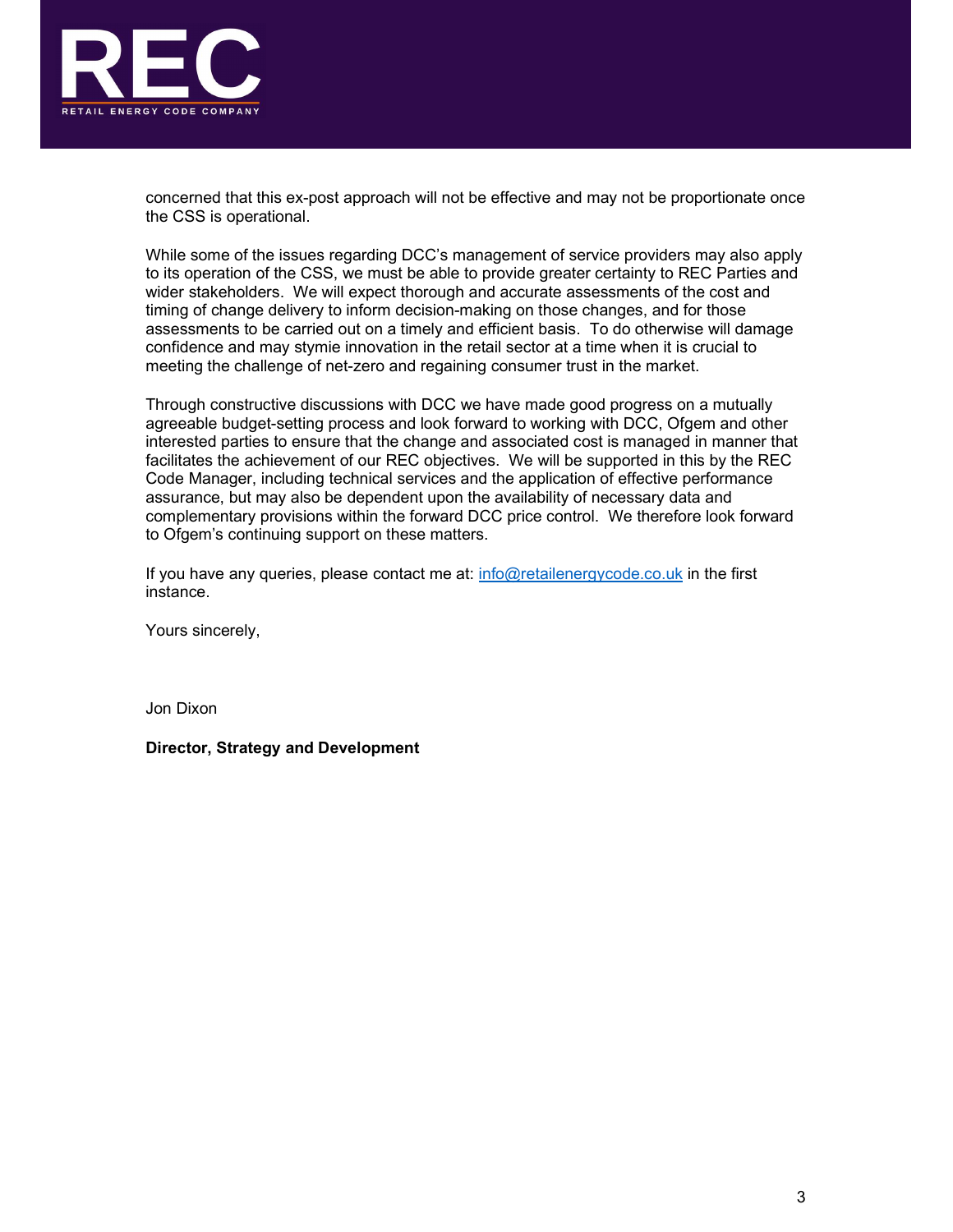

## Appendix: General comments

#### Costs Assessment

We note Ofgem's concern that DCC have not fully justified forecast costs and contract management. Although changes in the Smart Meter roll out programme and uncertainties around DCC's activities may have been a driver of costs beyond those original forecast, the management of programmes may also be a key cost driver. For instance, we note the previous over-reliance on Letters of Instruction to commission work, pending contracts being placed. While such instruments may on occasion be an expedient necessity, this has cost implications both in terms of the process and through the diminution this may have on the DCC's ability to negotiate effectively.

DCC is largely insulated from any sub-optimal arrangements that technically meet it delivery milestones and therefore secure its margin, while passing risk through to funding parties. The absence of effective risk-sharing with service providers was a key issue highlighted in Ofgem's call for evidence and subsequent workshop earlier this year reviewing the DCC regulatory arrangements. We consider that there should be a clear requirement for DCC to make improvements in this regard, rather than it simply being something Ofgem would like to see. While we recognise that Ofgem faces a number of challenges at the moment, we would welcome confirmation that the review of DCC regulatory arrangements will nonetheless be completed in sufficient time to inform the licence renewal process.

We agree with Ofgem's rationale to disallow:

- £1.38m from DCC's total cost in RY20/21 for the cost assessment itself, which comprises expenditure on recruitment costs; inefficiencies in contractor benchmarking; and activity relating to electric vehicles
- a total of £69.67m in forecast costs for RY21/22 and RY22/23, and
- a further £246.75m increase in its baseline forecast costs over RY23/24 to RY25/26.

#### External costs

We note that Ofgem is minded to disallow:

- the variance in the enduring operational costs of S1SP 3b from RY22/23, totalling £33.803m and
- the variance in the User Integration Testing forecast costs of DSP in RY21/22 to the value of £5.60m, and thereafter from RY22/23 to the end of the Licence term to the full value of £12.50m/p.a. (£55.60m in total).

Managing large contracts with external providers is DCC's fundamental role and responsibility. As part of this, DCC should be forward looking, planning requirements and deliverables and seeking to introduce risk-sharing mechanisms to help improve performance. We are therefore concerned to note that DCC are unable to provide sufficient justification for some service providers beyond the contract period.

#### Internal costs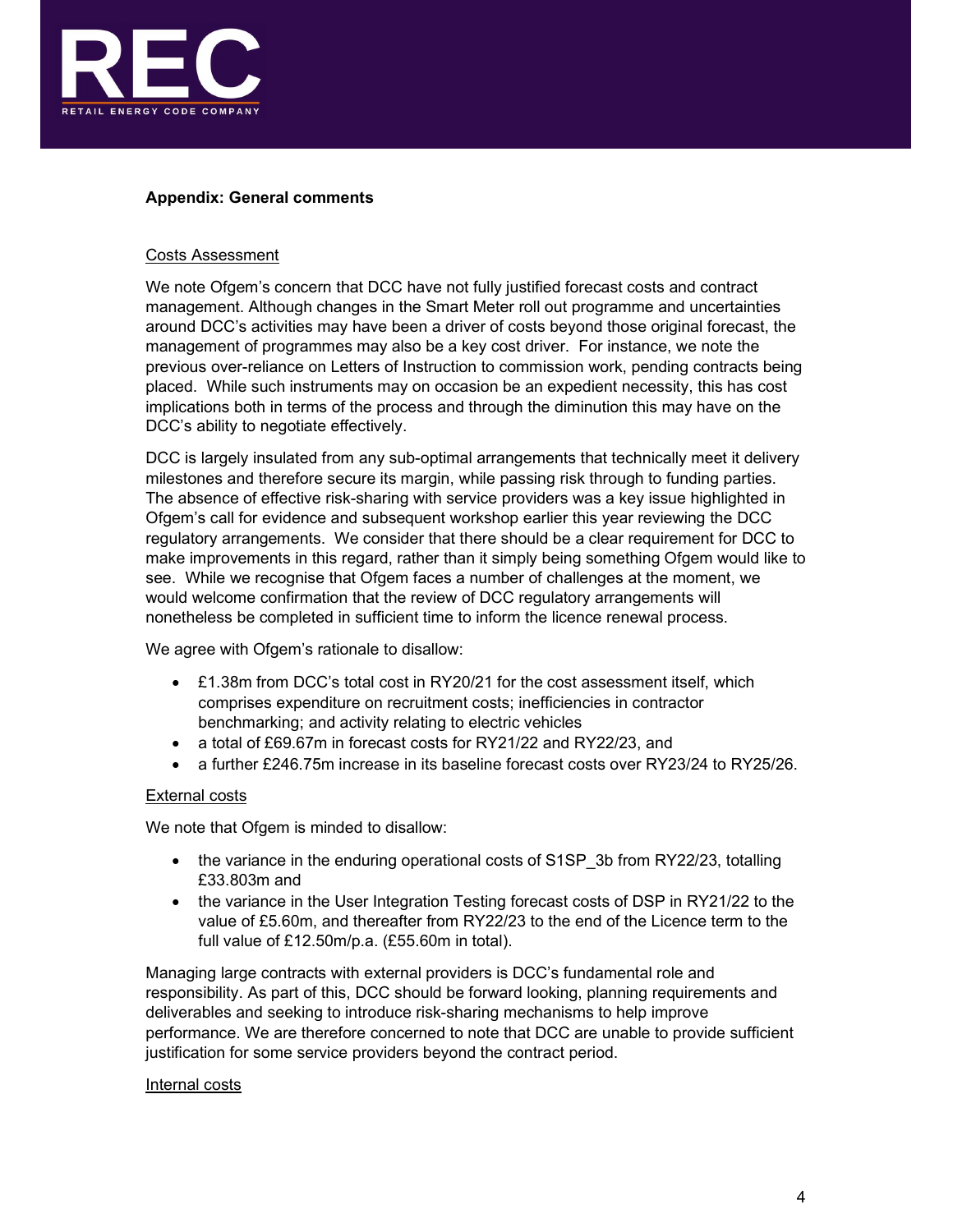

We note that the Shared Service Charge formed part of the competitive bid when the Smart Meter Communication licence was originally put out to tender and subsequently awarded to the Smart Data Communication Company Ltd. We also note that these Shared Service Charges are set at 9.5% of DCC baseline costs, rather than being cost-reflective of the actual services provided.

As noted above, DCC costs over the duration of licence have more than doubled, which all being equal will mean that it is returning more than twice the expected amount to its owner for Shared Services. Whilst we note Ofgem's expectation that the services DCC obtains from Capita should provide value for money, we consider that these should be subject to the same scrutiny as external costs and/or benchmarked rather than charges being pegged to overall costs.

We note the improvements in some areas, such as contractor to permanent staff ratio, that have led to some cost efficiencies. We also note that Ofgem are minded to disallow a number of costs where resource allocation does not appear to be economic and/or efficient, including:

• all forecast variance associated with the SMETS1, Network Evolution, and ECoS programmes, amounting to £17.844m over RY21/22 and £9.115m over RY22/23.

We also note a number of potential disallowances in respect of the work undertaken by the product management team, namely:

- £0.167m of the cost variance in RY20/21, corresponding to the 50% proportion of the team's time spent on work relating to EVs and reuse.
- the forecasts of £0.982m over RY21/22 and RY22/23.
- the costs of the EV engagement procurement and its associated forecasts, amounting to £0.192m in RY20/21 and £0.280m in RY21/22.

Although DCC is permitted to undertake such activity, in line with the second general obligation as set out in the Smart Meter Communication Licence, this is should not be at the expense of mandated business. Specifically, Licence Condition 5.13 states:

The Licensee must not carry on any activity, or any combination of activities, under or pursuant to the Permitted Business in a manner that prejudices or impairs, or would be likely to prejudice or impair, its ability to carry on the Mandatory Business at all times in accordance with the General Objectives of the Licensee.

While DCC may be naturally inclined to shift its focus to future activities, in line with LC5.13 it should first ensure that it is delivering its core services in a timely manner, that they are well managed, and cost effective. Deviating from these inevitably raise questions on the DCC priorities and create potential conflicts. Deploying resources to potential future work, with year on year forecast increases and variances, may detracts DCC's attention from the Mandatory Business that remain its core Licenced activity. Therefore, we support this disallowance.

We also question whether it is appropriate for DCC to be able to cross-subsidise activities in what is now a better established and growing EV market, using funds from a mandatory monopoly service. The issue of permitted business and use of price controlled revenue to